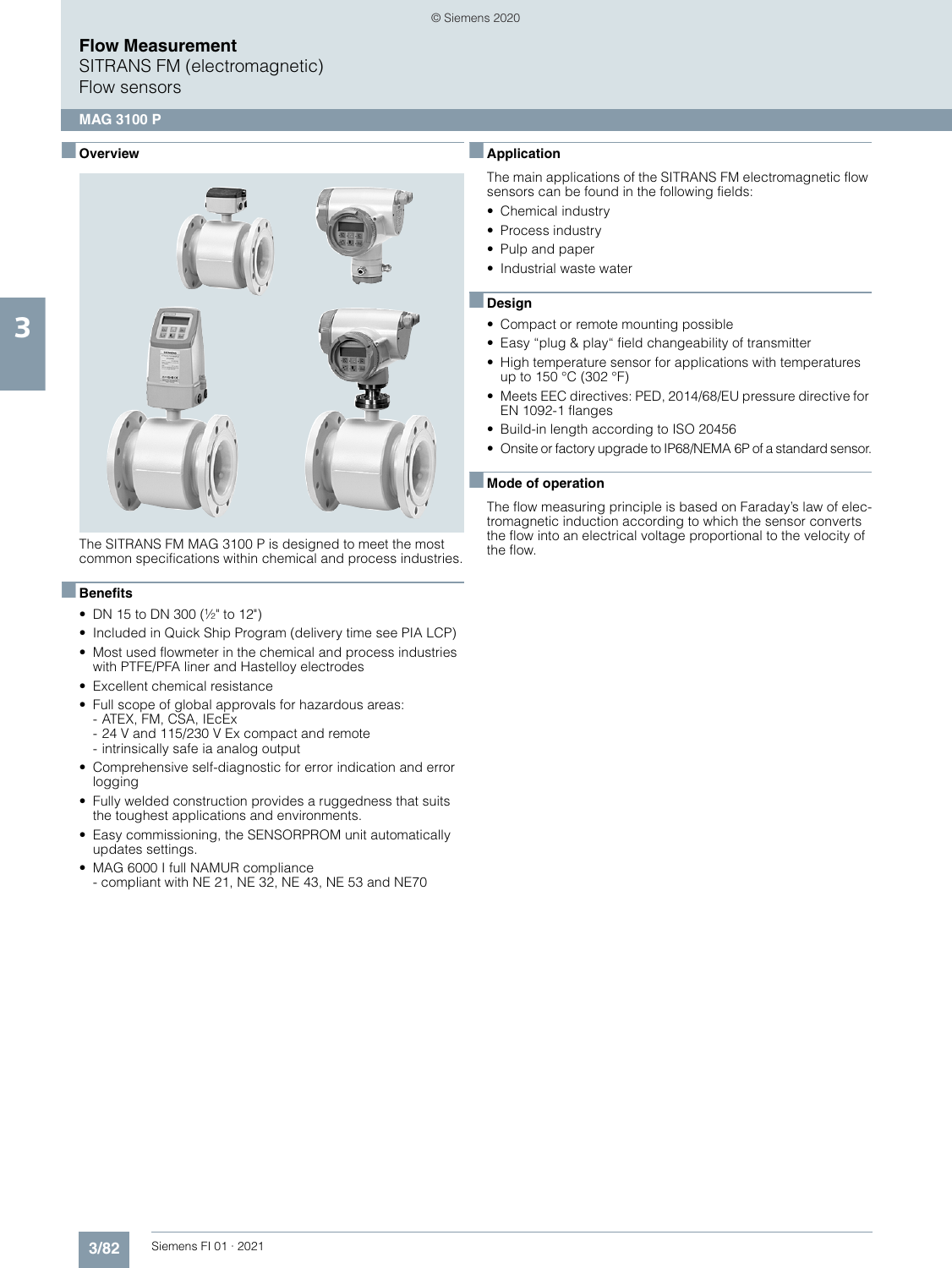SITRANS FM (electromagnetic) Flow sensors

**MAG 3100 P**

### ■**Integration**

The complete flowmeter consists of a flow sensor and an associated transmitter MAG 5000, 6000 and 6000 I.

The flexible communication concept USM II simplifies integration and update to a variety of fieldbus systems such as HART, FOUNDATION Fieldbus H1, DeviceNet, PROFIBUS DP and PA, Modbus RTU/RS 485.

#### *Pressure-temperature curve to EN (DIN) flanges, material A 105 carbon steel*



*Pressure-temperature curve to ANSI B16.5 flanges*



**Note:** The pressure-temperature curves only assist in the selection of a system. No responsibility is taken for the correctness of the information. For exact data please refer to the PED requirements. For further information on the PED standard and requirements, see Pressure Equipment Directive in Appendix (chapter 10).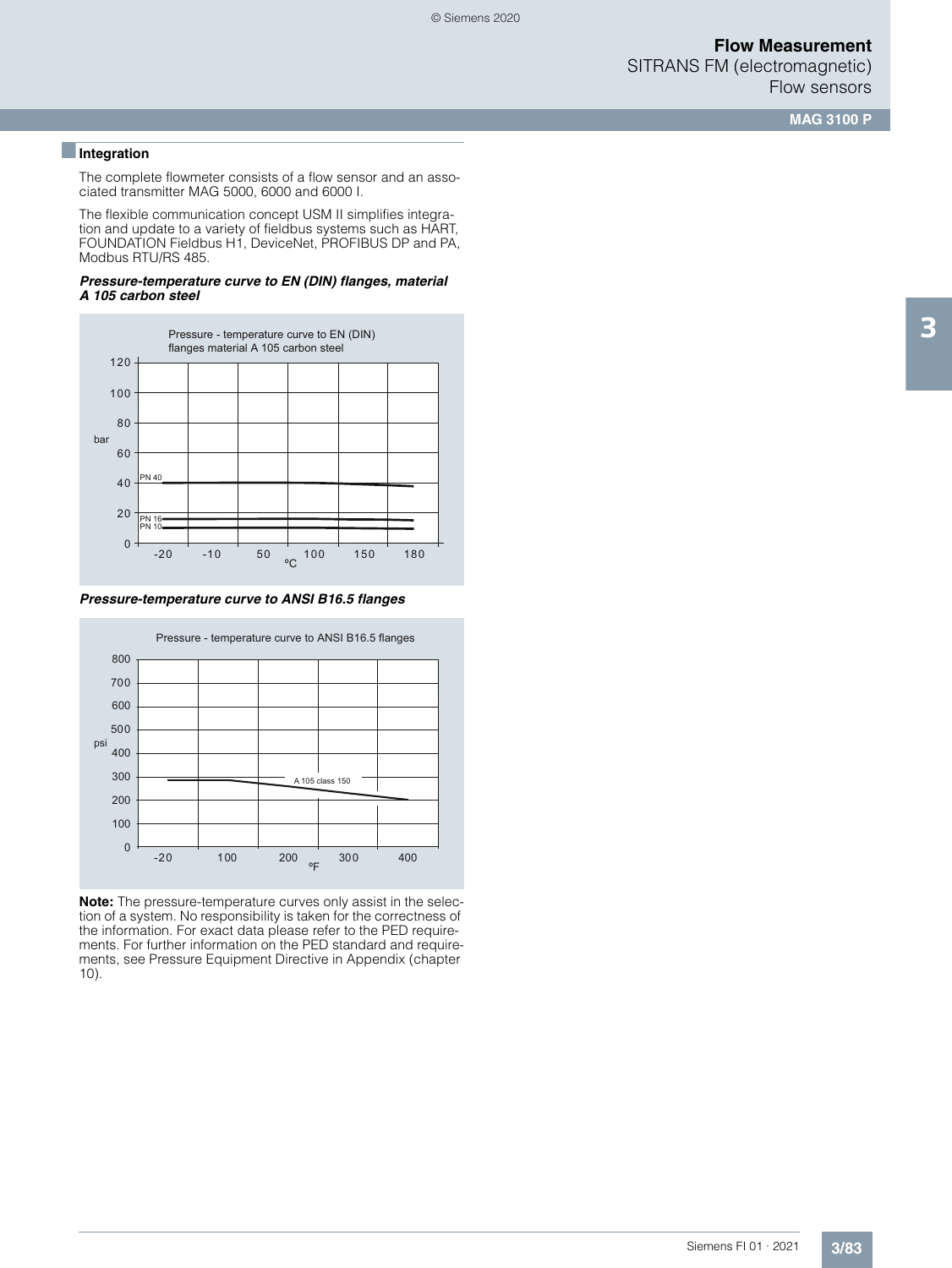■**Technical specifications**

SITRANS FM (electromagnetic) Flow sensors

# **MAG 3100 P**

| <b>Product characteristic</b>                                               | Chemical and process industry-<br>oriented (Included in Quick Ship<br>Program                              | Design<br>Weight                                                                                                | See dimensional drawings                                                   |
|-----------------------------------------------------------------------------|------------------------------------------------------------------------------------------------------------|-----------------------------------------------------------------------------------------------------------------|----------------------------------------------------------------------------|
| Nominal size                                                                | • PTFE: DN 15  300 (1/2"  12")                                                                             | Flange and housing material                                                                                     | Carbon steel ASTM A 105, with                                              |
|                                                                             | • PFA: DN 15  150 ( $\frac{1}{2}$ "  6")                                                                   |                                                                                                                 | corrosion resistant coating of<br>category C4 according to                 |
| Measuring principle                                                         | Electromagnetic induction                                                                                  |                                                                                                                 | ISO 12944-2                                                                |
| Excitation frequency                                                        | • DN 15  65 ( $\frac{1}{2}$ "  2 $\frac{1}{2}$ "):                                                         | Measuring pipe material                                                                                         | Stainless steel AISI 304/1.4301                                            |
| (Mains supply: 50 Hz/60 Hz)                                                 | 12.5 Hz/15 Hz<br>• DN 80  150 (3"  6"):                                                                    | Electrode material                                                                                              | PTFE: Hastelloy C276/2.4819,<br>Platinum, Tantalum                         |
|                                                                             | 6.25 Hz/7.5 Hz                                                                                             |                                                                                                                 | PFA: Hastelloy C22/2.4602                                                  |
|                                                                             | • DN 200  300 (8"  12"):<br>3.125 Hz/3.75 Hz                                                               | Grounding electrode material                                                                                    | Optional in Hastelloy C22/2.602                                            |
| <b>Process connection</b>                                                   |                                                                                                            | Terminal box (remote version only)                                                                              | • Standard fibre glass reinforced<br>polyamide                             |
| Flanges                                                                     | EN 1092-1, raised face <sup>1)</sup> (EN 1092-1,<br>DIN 2501 & BS 4504 have the same<br>mating dimensions) |                                                                                                                 | • Option Stainless steel<br>AISI 316/1.4436                                |
|                                                                             | • DN 15  50 ( $\frac{1}{2}$ 2"):<br>PN 40 (580 psi)                                                        |                                                                                                                 | • Ex sensor: Stainless steel<br>AISI 316/1.4436                            |
|                                                                             | • DN 65  300 ( $2\frac{1}{2}$ "  12"):<br>PN 16 (232 psi)                                                  | Cable entries                                                                                                   | • Remote installation 2 x M20 or<br>$2 \times 1/2$ " NPT                   |
|                                                                             | • DN 200  300 (8"  12"):                                                                                   |                                                                                                                 | • Compact installation                                                     |
|                                                                             | PN 10 (145 psi)<br>ANSI B16.5 (~BS 1560), raised face                                                      |                                                                                                                 | - MAG 5000/MAG 6000: 4 x M20 or<br>$4 \times \frac{1}{2}$ NPT              |
|                                                                             | • 1/2"  12": Class 150                                                                                     |                                                                                                                 | - MAG 6000 l: 2 x M25 or<br>$2 \times \frac{1}{2}$ NPT (for supply/output) |
| <b>Rated operation conditions</b>                                           | (20 bar (290 psi))                                                                                         |                                                                                                                 | - MAG 6000 I Ex de: 2 x M25 or<br>2 x 1/2" NPT (for supply/output)         |
| <b>Ambient temperature</b>                                                  |                                                                                                            | <b>Certificates and approvals</b>                                                                               |                                                                            |
| (conditions also dependent on liner                                         |                                                                                                            | Calibration                                                                                                     |                                                                            |
| characteristiques)<br>• Standard Sensor                                     | $-40+100$ °C ( $-40+212$ °F)                                                                               | • Default calibration                                                                                           | Zero-point, $2 \times 25$ % and $2 \times 90$ %                            |
| • Ex sensor                                                                 | $-20$ +60 °C (-4  +140 °F)                                                                                 | Hazardous areas                                                                                                 |                                                                            |
| • Compact with transmitter                                                  |                                                                                                            | • Ex-sensor in compact or remote<br>version with MAG 6000 I Ex                                                  | • ATEX, FM, CSA, IECEx, EAC Ex,<br><b>NEPSI</b>                            |
| - MAG 5000/6000<br>- MAG 6000 l                                             | $-20+60$ °C (-4  +140 °F)<br>$-20+60$ °C (-4  +140 °F)                                                     |                                                                                                                 | - Zone 1 Ex d e ia IIC T6 Gb<br>• ATEX, FM, CSA, IECEx                     |
| - MAG 6000 I Ex                                                             | $-20$ $+60$ °C ( $-4$ $+140$ °F)                                                                           |                                                                                                                 | - Zone 21 Ex tD A21 IP67<br>$\bullet$ FM                                   |
| <b>Operating pressure</b> [abs. bar]<br>(maximum operating pressure         | • PTFE Teflon                                                                                              |                                                                                                                 | - XPIS Class I Div. 1 Groups A, B, C,<br>$D^{2)}$                          |
| decreases with increasing operating<br>temperature and with stainless steel | - DN 15  300 $(\frac{1}{2}$ 12"):<br>$0.340$ bar $(4580$ psi)                                              |                                                                                                                 | - DIP Class II+III Div. 1 Groups E, F,<br>G <sup>2</sup>                   |
| flanges)                                                                    | $\bullet$ PFA                                                                                              | • Standard sensor with/without MAG                                                                              | $\bullet$ FM                                                               |
|                                                                             | - DN 15  150 ( $\frac{1}{2}$ "  6"):<br>Vacuum 0.02  50 bar                                                | 5000/6000/6000                                                                                                  | - NI Class I Div. 2 Groups A, B, C, D<br>- NI Class I Zone 2 Groups IIC    |
|                                                                             | $(0.29 725 \text{ psi})$                                                                                   | Pressure equipment                                                                                              | PED, CRN                                                                   |
| Enclosure rating                                                            | IP67 to EN 60529/NEMA 4X/6,<br>1 mH <sub>2</sub> O for 30 min                                              | Others                                                                                                          | • EAC (Russia, Belarus, Kazakhstan)<br>• KCC (South Korea)                 |
|                                                                             | Option: IP68 to EN 60529/NEMA 6P,<br>10 mH <sub>2</sub> O cont. (not for Ex)                               | <sup>1)</sup> DN $\leq$ 600 type 01 (SORF); DN $>$ 600 type 11 (WNRF)<br><sup>2)</sup> In compact version only. |                                                                            |
| Pressure drop at 3 m/s                                                      | As straight pipe                                                                                           |                                                                                                                 |                                                                            |
| Test pressure                                                               | 1.5 x PN (where applicable)                                                                                |                                                                                                                 |                                                                            |
| Mechanical load (Vibration)                                                 | • 18  1000 Hz random in x, y, z,<br>directions for 2 hours according to<br>EN 60068-2-36                   |                                                                                                                 |                                                                            |
|                                                                             | • Sensor: 3.17 g RMS                                                                                       |                                                                                                                 |                                                                            |
|                                                                             | • Sensor with compact<br>MAG 5000/6000 mounted<br>transmitter: 3.17 g RMS                                  |                                                                                                                 |                                                                            |
|                                                                             | • Sensor with compact<br>MAG 6000 I/6000 I Ex mounted<br>transmitter: 1.14 g RMS                           |                                                                                                                 |                                                                            |
| Temperature of medium                                                       | • PTFE -20  +130 °C (-<br>$4+266$ °F)                                                                      |                                                                                                                 |                                                                            |
|                                                                             | • PFA -20  +150 °C (-4  +302 °F)                                                                           |                                                                                                                 |                                                                            |

3

EMC 2014/30/EU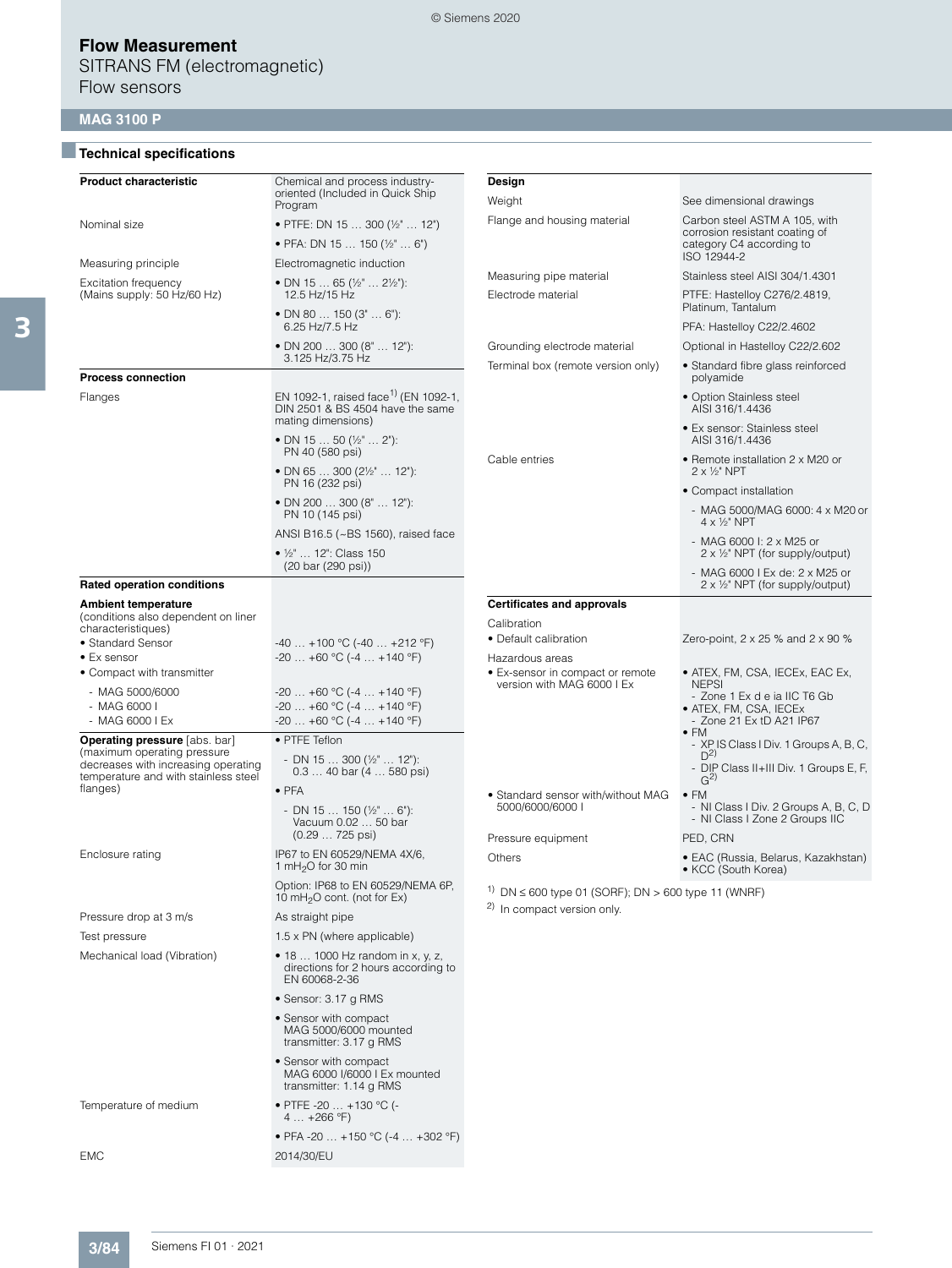SITRANS FM (electromagnetic) Flow sensors

**MAG 3100 P**

# **Technical specifications** (continued)

### *Available Options for the SITRANS MAG 3100 P*

The MAG 3100P is designed to meet the most common specifications within chemical and process industries. Therefore not all options are available. If you miss a few options please check out or product MAG 3100 which is covering many more options.

Available Options for Liner PTFE with Platinum electrodes

| <b>Diameter</b>                    |           | <b>Connection</b>          |                            |                            |                           |  |  |
|------------------------------------|-----------|----------------------------|----------------------------|----------------------------|---------------------------|--|--|
| <b>MAG 3100 P</b><br>Order<br>code |           | EN 1092-1,<br><b>PN 10</b> | EN 1092-1,<br><b>PN 16</b> | EN 1092-1,<br><b>PN 40</b> | AISI B 16.5,<br>class 150 |  |  |
| DN 15, 1/2"                        | 1V        |                            |                            |                            |                           |  |  |
| DN 25, 1"                          | 2D        |                            |                            |                            | $\bullet$                 |  |  |
| DN 40, 1 1/2"                      | 2R        |                            |                            |                            |                           |  |  |
| DN 50, 2"                          | <b>2Y</b> |                            |                            |                            | ٠                         |  |  |
| DN 65, 2 1/2"                      | 3F        |                            |                            |                            |                           |  |  |
| DN 80, 3"                          | ЗM        |                            |                            |                            |                           |  |  |
| DN 100, 4"                         | 3T        |                            |                            |                            |                           |  |  |
| DN 125, 5"                         | 4B        |                            |                            |                            |                           |  |  |
| DN 150, 6"                         | 4H        |                            |                            |                            |                           |  |  |
| DN 200, 8"                         | 4P        |                            |                            |                            |                           |  |  |
| DN 250, 10"                        | 4V        |                            |                            |                            |                           |  |  |
| DN 300, 12"                        | 5D        |                            |                            |                            |                           |  |  |

Available Options for Liner PTFE with Tantalum electrodes

| <b>Diameter</b>   |               | <b>Connection</b>          |                            |                            |                           |  |  |
|-------------------|---------------|----------------------------|----------------------------|----------------------------|---------------------------|--|--|
| <b>MAG 3100 P</b> | Order<br>code | EN 1092-1,<br><b>PN 10</b> | EN 1092-1,<br><b>PN 16</b> | EN 1092-1,<br><b>PN 40</b> | AISI B 16.5,<br>class 150 |  |  |
| DN 15, 1/2"       | 1V            |                            |                            |                            |                           |  |  |
| DN 25, 1"         | 2D            |                            |                            |                            |                           |  |  |
| DN 40, 1 1/2"     | 2R            |                            |                            |                            |                           |  |  |
| DN 50, 2"         | <b>2Y</b>     |                            |                            | $\bullet$                  | ٠                         |  |  |
| DN 65, 2 1/2"     | 3F            |                            |                            |                            |                           |  |  |
| DN 80, 3"         | ЗM            |                            |                            |                            | $\bullet$                 |  |  |
| DN 100, 4"        | 3T            |                            |                            |                            |                           |  |  |
| DN 125, 5"        | 4B            |                            |                            |                            |                           |  |  |
| DN 150, 6"        | 4H            |                            |                            |                            |                           |  |  |
| DN 200, 8"        | 4P            |                            |                            |                            |                           |  |  |
| DN 250, 10"       | 4V            |                            |                            |                            |                           |  |  |
| DN 300, 12"       | 5D            |                            |                            |                            |                           |  |  |

Available Options for Liner PTFE with Hastelloy C electrodes incl. grounding electrodes

| <b>Diameter</b>   |               | <b>Connection</b>          |                            |                            |                           |  |  |
|-------------------|---------------|----------------------------|----------------------------|----------------------------|---------------------------|--|--|
| <b>MAG 3100 P</b> | Order<br>code | EN 1092-1,<br><b>PN 10</b> | EN 1092-1,<br><b>PN 16</b> | EN 1092-1,<br><b>PN 40</b> | AISI B 16.5,<br>class 150 |  |  |
| DN 15, 1/2"       | <b>1V</b>     |                            |                            |                            |                           |  |  |
| DN 25, 1"         | 2D            |                            |                            |                            |                           |  |  |
| DN 40, 1 1/2"     | 2R            |                            |                            | ٠                          |                           |  |  |
| DN 50, 2"         | <b>2Y</b>     |                            |                            |                            |                           |  |  |
| DN 65, 2 1/2"     | 3F            |                            |                            |                            |                           |  |  |
| DN 80, 3"         | 3M            |                            |                            |                            |                           |  |  |
| DN 100, 4"        | 3T            |                            |                            |                            |                           |  |  |
| DN 125, 5"        | 4B            |                            |                            |                            |                           |  |  |
| DN 150, 6"        | 4H            |                            |                            |                            |                           |  |  |
| DN 200, 8"        | 4P            |                            |                            |                            |                           |  |  |
| DN 250, 10"       | 4V            |                            |                            |                            |                           |  |  |
| DN 300, 12"       | 5D            |                            |                            |                            |                           |  |  |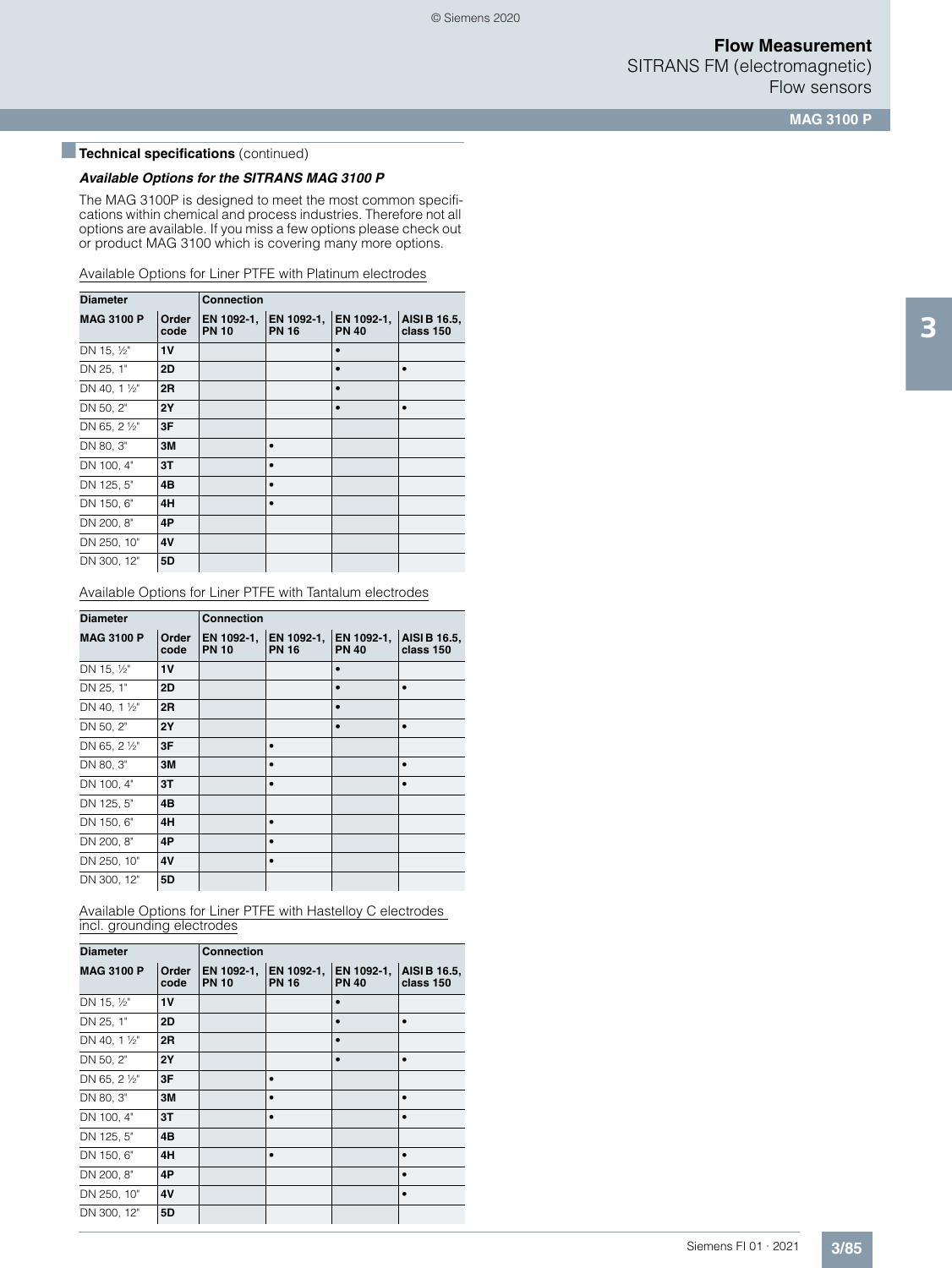SITRANS FM (electromagnetic) Flow sensors

### **MAG 3100 P**

| Selection and ordering data                                        |                | Article No. |   |                |              |   |   |                                                              |                                     |                                                              | Order code              |
|--------------------------------------------------------------------|----------------|-------------|---|----------------|--------------|---|---|--------------------------------------------------------------|-------------------------------------|--------------------------------------------------------------|-------------------------|
| <b>Sensor SITRANS FM MAG 3100 P</b><br>$\overline{\mathcal{A}}$    |                | 7ME6340-    |   |                |              |   |   | <b>Additional information</b>                                |                                     |                                                              |                         |
| (Short delivery time)<br>○ Click on the Article No. for the online |                |             |   |                |              |   | . | code(s) and plain text.                                      |                                     | Please add "-Z" to Article No. and specify Order             |                         |
| configuration in the PIA Life Cycle Portal.                        |                |             |   |                |              |   |   | <b>Certificates</b>                                          |                                     |                                                              |                         |
| <b>Diameter</b>                                                    |                |             |   |                |              |   |   |                                                              |                                     | . Factory certificate according to EN 10204-2.2              | C <sub>14</sub>         |
| DN 15 $(\frac{1}{2})$                                              | 1 <sub>V</sub> |             |   |                |              |   |   | • Factory certificate according to EN 10204-2.1              |                                     |                                                              | C15                     |
| DN 25 (1")                                                         | 2D             |             |   |                |              |   |   | <b>Terminal blocks</b>                                       |                                     |                                                              |                         |
| DN 40 $(1\frac{1}{2})$                                             | 2R             |             |   |                |              |   |   | • Factory mounted terminal blocks                            |                                     |                                                              | <b>N02</b>              |
| DN 50 $(2^{\circ})$                                                | 2Y             |             |   |                |              |   |   | <b>Country specific label</b>                                |                                     |                                                              |                         |
| DN 65 $(2\frac{1}{2})$                                             | 3F             |             |   |                |              |   |   | • CRN (Canadian Registration Number)                         |                                     |                                                              | H <sub>25</sub>         |
| DN 80 (3")                                                         | 3M             |             |   |                |              |   |   |                                                              |                                     | Tag name plate, stainless steel (specify in plain text)      | <b>Y17</b>              |
| DN 100 (4")                                                        | 3T             |             |   |                |              |   |   |                                                              |                                     |                                                              | <b>Y18</b>              |
| DN 125 (5")                                                        | 4B             |             |   |                |              |   |   | Tag name plate, plastic (self adhesive)                      |                                     |                                                              |                         |
| DN 150 (6")                                                        | 4 H            |             |   |                |              |   |   | Customer-specific transmitter setting                        |                                     |                                                              | <b>Y20</b>              |
| DN 200 (8")                                                        | 4 P            |             |   |                |              |   |   | Factory mounted sensor cables                                |                                     |                                                              |                         |
| DN 250 (10")                                                       | 4 V            |             |   |                |              |   |   |                                                              |                                     | • Sensor cables wired (specify Article No. for sensor        | <b>Y40</b>              |
| DN 300 (12")                                                       | 5D             |             |   |                |              |   |   |                                                              | cables and order cables separately) |                                                              |                         |
| Flange norm and pressure rating                                    |                |             |   |                |              |   |   |                                                              |                                     | • Sensor cables wired and IP68 sealing (specify              | Y41                     |
| EN 1092-1                                                          |                |             |   |                |              |   |   | rately)                                                      |                                     | Article No. for sensor cables nd order cables sepa-          |                         |
| PN 10 (DN 200  300 (8"  12"))                                      |                | в           |   |                |              |   |   | <b>Additional calibrations</b>                               |                                     |                                                              |                         |
| PN 16 (DN 65  300 (2 <sup>1/2"</sup> 12"))                         |                | C           |   |                |              |   |   | • Matched-pair calibration                                   |                                     |                                                              | On request <sup>1</sup> |
| PN 40 (DN 15  50 (½"  2")                                          |                | F           |   |                |              |   |   | • Accredited matched-pair calibration acc. to                |                                     |                                                              | On request              |
| <b>ANSI B16.5</b>                                                  |                |             |   |                |              |   |   | ISO/IEC 17025: 2005                                          |                                     |                                                              |                         |
| Class 150 (1/2"  12")                                              |                | J           |   |                |              |   |   |                                                              |                                     | • Customer-specified calibration up to 10 points             | On request              |
| <b>Flange material</b>                                             |                |             |   |                |              |   |   | • Customer-witnessed calibration<br>Any of above calibration |                                     |                                                              | On request              |
| Carbon steel flanges ASTM A 105                                    |                |             | 1 |                |              |   |   |                                                              |                                     |                                                              |                         |
| <b>Liner material</b>                                              |                |             |   |                |              |   |   | <sup>1)</sup> Product Variation Request (PVR).               |                                     |                                                              |                         |
| PTFE (150 °C (302 °F))                                             |                |             |   | 3              |              |   |   |                                                              |                                     | Operating instructions for SITRANS FM MAG 3100 P             |                         |
| PFA (150 °C (302 °F)) (DN 15  150 (½"  6"))                        |                |             |   | $\overline{7}$ |              |   |   |                                                              |                                     |                                                              |                         |
| <b>Electrode material</b>                                          |                |             |   |                |              |   |   | <b>Description</b>                                           |                                     | Article No.                                                  |                         |
| Hastelloy C                                                        |                |             |   |                | $\mathbf{2}$ |   |   | • English                                                    |                                     | A5E03005599                                                  |                         |
| Platinum                                                           |                |             |   |                | 3            |   |   | • German                                                     |                                     | A5E03086288                                                  |                         |
| Tantalum                                                           |                |             |   |                | 5            |   |   |                                                              |                                     | All literature is available to download for free, in a range |                         |
| Hastelloy C incl. grounding electrodes                             |                |             |   |                | 6            |   |   | guages, at                                                   |                                     |                                                              |                         |
| <b>Transmitter</b>                                                 |                |             |   |                |              |   |   |                                                              |                                     | http://www.siemens.com/processinstrumentation/docume         |                         |
| Standard sensor for remote transmitter (Order trans-               |                |             |   |                |              | A |   | <b>Accessories</b>                                           |                                     |                                                              |                         |
| mitter separately)                                                 |                |             |   |                |              |   |   |                                                              |                                     |                                                              |                         |
| Ex sensor for remote transmitter (Order transmitter<br>separately) |                |             |   |                |              | в |   | <b>Description</b>                                           |                                     | Article No.                                                  |                         |
| MAG 6000 I, Aluminum, 18  90 V DC,                                 |                |             |   |                |              | C |   | Potting kit for IP68/NEMA 6P                                 |                                     | FDK-085U0220                                                 |                         |
| 115  230 V AC                                                      |                |             |   |                |              |   |   | sealing of sensor junction box                               |                                     |                                                              |                         |
| MAG 6000 I, Aluminum, 18  30 V DC, Ex                              |                |             |   |                |              | D |   |                                                              |                                     |                                                              |                         |
| MAG 6000 I, Aluminum, 115  230 V AC, Ex                            |                |             |   |                |              | Е |   |                                                              |                                     |                                                              |                         |
| MAG 6000, Polyamide, 11  30 V DC/11  24 V AC                       |                |             |   |                |              | н |   |                                                              |                                     |                                                              |                         |
| MAG 6000, Polyamide, 115  230 V AC                                 |                |             |   |                |              | J |   |                                                              |                                     |                                                              |                         |
| MAG 5000, Polyamide, 11  30 V DC/11  24 V AC                       |                |             |   |                |              | Κ |   |                                                              |                                     |                                                              |                         |
| MAG 5000, Polyamide, 115  230 V AC                                 |                |             |   |                |              | L |   |                                                              |                                     | Please use online Product selector to get latest updates     |                         |
| Communication                                                      |                |             |   |                |              |   |   | Product selector link:                                       |                                     |                                                              |                         |
| No communication, add-on possible                                  |                |             |   |                |              |   | A |                                                              |                                     | http://www.pia-selector.automation.siemens.com               |                         |
| <b>HART</b>                                                        |                |             |   |                |              |   | в |                                                              |                                     |                                                              |                         |
| PROFIBUS PA Profile 3 (only MAG 6000/MAG 6000                      |                |             |   |                |              |   | F |                                                              |                                     |                                                              |                         |
| $\Box$                                                             |                |             |   |                |              |   |   |                                                              |                                     |                                                              |                         |
| PROFIBUS DP Profile 3 (not for Ex)                                 |                |             |   |                |              |   | G |                                                              |                                     |                                                              |                         |
| (only MAG 6000/MAG 6000 I)                                         |                |             |   |                |              |   |   |                                                              |                                     |                                                              |                         |
| Modbus RTU/RS 485 (not for Ex)<br>(only MAG 6000/MAG 6000 I)       |                |             |   |                |              |   | Е |                                                              |                                     |                                                              |                         |
| FOUNDATION Fieldbus H1 (only MAG 6000/6000 I)                      |                |             |   |                |              | J |   |                                                              |                                     |                                                              |                         |
| Cable glands/terminal box                                          |                |             |   |                |              |   |   |                                                              |                                     |                                                              |                         |
|                                                                    |                |             |   |                |              |   |   |                                                              |                                     |                                                              |                         |
| Metric: Polyamide terminal box or MAG 6000 I com-<br>pact          |                |             |   |                |              |   | 1 |                                                              |                                     |                                                              |                         |
| 1/2" NPT: Polyamide terminal box or MAG 6000 I com-<br>pact        |                |             |   |                |              |   | 2 |                                                              |                                     |                                                              |                         |
| Metric: Stainless steel terminal box                               |                |             |   |                |              |   | 3 |                                                              |                                     |                                                              |                         |
| 1/2" NPT: Stainless steel terminal box                             |                |             |   |                |              |   | 4 |                                                              |                                     |                                                              |                         |
|                                                                    |                |             |   |                |              |   |   |                                                              |                                     |                                                              |                         |

|                                                                                                                           | Order code                         |
|---------------------------------------------------------------------------------------------------------------------------|------------------------------------|
| <b>Additional information</b>                                                                                             |                                    |
| Please add "-Z" to Article No. and specify Order<br>code(s) and plain text.                                               |                                    |
| <b>Certificates</b><br>• Factory certificate according to EN 10204-2.2<br>• Factory certificate according to EN 10204-2.1 | C <sub>14</sub><br>C <sub>15</sub> |
| <b>Terminal blocks</b><br>• Factory mounted terminal blocks                                                               | <b>N02</b>                         |
| Country specific label                                                                                                    |                                    |
| • CRN (Canadian Registration Number)                                                                                      | <b>H25</b>                         |
| Tag name plate, stainless steel (specify in plain text)                                                                   | <b>Y17</b>                         |
| Tag name plate, plastic (self adhesive)                                                                                   | <b>Y18</b>                         |
| Customer-specific transmitter setting                                                                                     | <b>Y20</b>                         |
| <b>Factory mounted sensor cables</b>                                                                                      |                                    |
| • Sensor cables wired (specify Article No. for sensor<br>cables and order cables separately)                              | <b>Y40</b>                         |
| • Sensor cables wired and IP68 sealing (specify<br>Article No. for sensor cables nd order cables sepa-<br>rately)         | <b>Y41</b>                         |
| <b>Additional calibrations</b>                                                                                            |                                    |
| • Matched-pair calibration                                                                                                | On request $^{1)}$                 |
| · Accredited matched-pair calibration acc. to<br>ISO/IEC 17025: 2005                                                      | On request $^{1)}$                 |
| • Customer-specified calibration up to 10 points                                                                          | On request $^{1)}$                 |
| • Customer-witnessed calibration<br>Any of above calibration                                                              | On request $^{1)}$                 |

#### *Operating instructions for SITRANS FM MAG 3100 P*

| Description       | Article No. |  |
|-------------------|-------------|--|
| $\bullet$ English | A5E03005599 |  |
| $\bullet$ German  | A5E03086288 |  |

All literature is available to download for free, in a range of languages, at

<http://www.siemens.com/processinstrumentation/documentation>

#### *Accessories*

© Siemens 2020

| <b>Description</b>                                             | Article No.  |  |
|----------------------------------------------------------------|--------------|--|
| Potting kit for IP68/NEMA 6P<br>sealing of sensor junction box | FDK-085U0220 |  |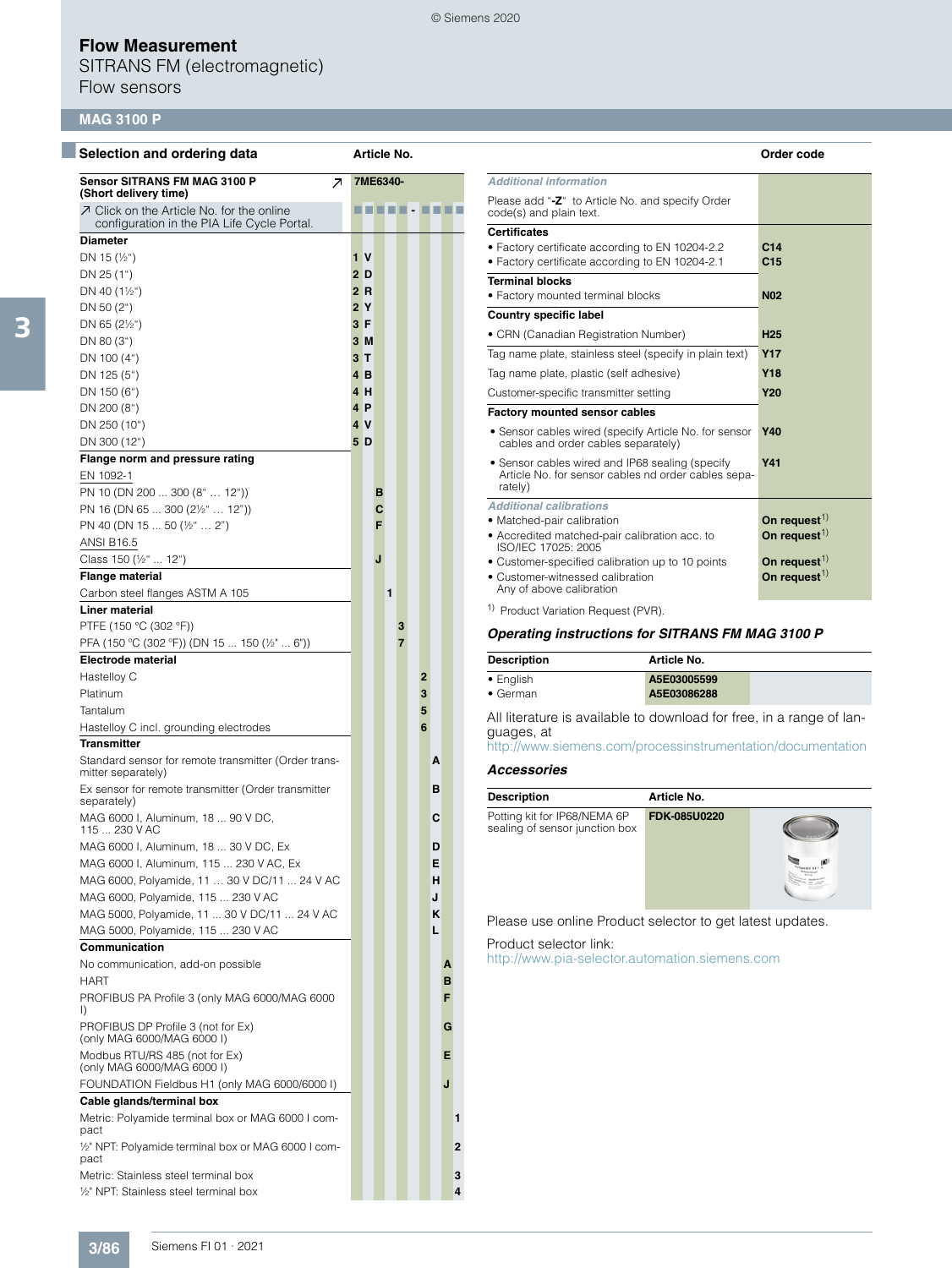SITRANS FM (electromagnetic) Flow sensors

**MAG 3100 P**

# **Belection and ordering data** (continued)

#### *Accessories for MAG 3100 P sensor*

- *Grounding and protection ring Type E (Stainless steel)*
- Material: AISI 316
- For liner PTFE
- 1 pc. incl. straps and screws



| <b>Size</b>  | Nominale pressure |              |              | <b>Size</b>      | ANSI <sup>1</sup> |
|--------------|-------------------|--------------|--------------|------------------|-------------------|
| <b>DN</b>    | <b>PN 10</b>      | <b>PN 16</b> | <b>PN 40</b> | <b>Inch</b>      | Class 150         |
|              | Article No.       | Article No.  | Article No.  |                  | Article No.       |
| <b>DN 15</b> |                   |              | FDK:083N8365 | $\frac{1}{2}$ "  | FDK:083N8365      |
| <b>DN 25</b> |                   |              | FDK:083N8271 | 1"               | FDK:083N8272      |
| DN 40        |                   |              | FDK:083N8278 | $1\frac{1}{2}$ " | FDK:083N8279      |
| DN 50        |                   |              | FDK:083N8282 | $2^{\circ}$      | FDK:083N8283      |
| DN 65        |                   | FDK:083N8285 |              | $2\frac{1}{2}$ " | FDK:083N8287      |
| <b>DN 80</b> |                   | FDK:083N8289 |              | 3 <sup>u</sup>   | FDK:083N8291      |
| DN 100       |                   | FDK:083N8117 |              | 4"               | FDK:083N8118      |
| DN 125       |                   | FDK:083N8121 |              | 5"               | FDK:083N8122      |
| DN 150       |                   | FDK:083N8125 |              | 6"               | FDK:083N8126      |
| DN 200       | FDK:083N8130      | FDK:083N8130 |              | 8"               | FDK:083N8370      |
| DN 250       | FDK:083N8136      | FDK:083N8137 |              | 10 <sup>th</sup> | FDK:083N8140      |
| DN 300       | FDK:083N8144      | FDK:083N8145 |              | 12 <sup>°</sup>  | FDK:083N8148      |

For use as protection ring order 2 pcs.

For use as grounding ring order 1 pc.

### *Grounding and protection ring - Type E (Hastelloy)*

- Material: Hastelloy C276
- For liner PTFE
- 1 pc. incl. straps and screws





| <b>Size</b>  | Nominale pressure |              | <b>Size</b>      | ANSI <sup>1</sup> |
|--------------|-------------------|--------------|------------------|-------------------|
| <b>DN</b>    | <b>PN 16</b>      | <b>PN 40</b> | Inch             | Class 150         |
|              | Article No.       | Article No.  |                  | Article No.       |
| <b>DN 15</b> |                   | FDK:083N8487 | $\frac{1}{2}$ "  | FDK:083N8487      |
| <b>DN 25</b> |                   | FDK:083N8488 | 1 <sup>ii</sup>  | FDK:083N8489      |
| DN 40        |                   | FDK:083N8490 | $1\frac{1}{2}$ " | FDK:083N8491      |
| DN 50        |                   | FDK:083N8492 | $2^{\circ}$      | FDK:083N8493      |
| DN 65        | FDK:083N8495      |              | $2\frac{1}{2}$ " | FDK:083N8497      |
| <b>DN 80</b> | FDK:083N8499      |              | 3 <sup>"</sup>   | FDK:083N8501      |
| DN 100       | FDK:083N8504      |              | 4"               | FDK:083N8506      |

<sup>1)</sup> For dimensions of MAG 3100 P see Dimensional drawings.

3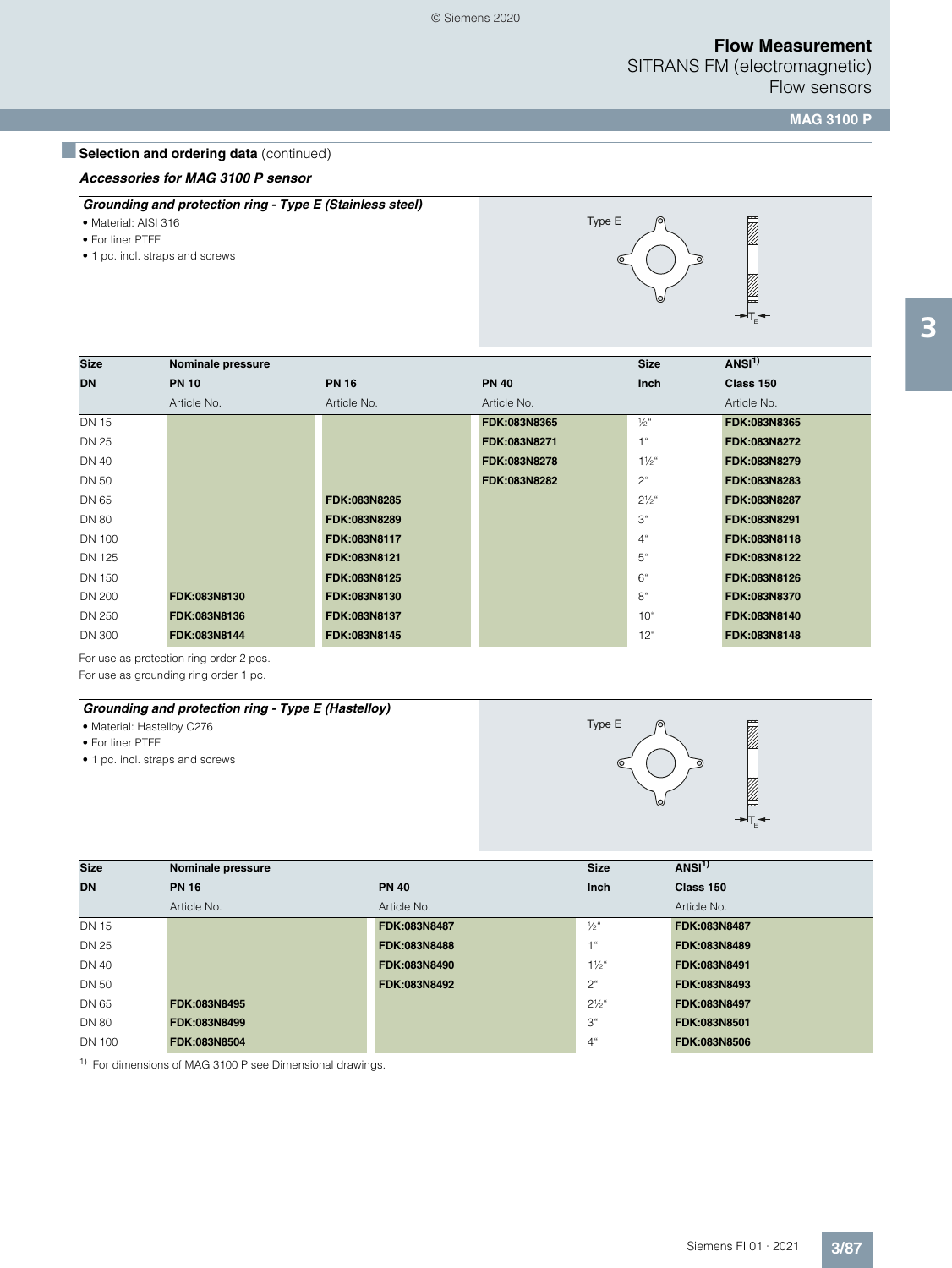SITRANS FM (electromagnetic) Flow sensors

## **MAG 3100 P**

## **Selection and ordering data** (continued)

- Material: AISI 316
- For liner PTFE and PFA
- 1 pc. incl. straps and screws



 $T_F$  = 2 mm (0.08 inch)

| <b>Size</b>   | Nominale pressure |              |              | <b>Size</b>      | ANSI <sup>1</sup> |
|---------------|-------------------|--------------|--------------|------------------|-------------------|
| <b>DN</b>     | <b>PN 10</b>      | <b>PN 16</b> | <b>PN 40</b> | <b>Inch</b>      | Class 150         |
|               | Article No.       | Article No.  | Article No.  |                  | Article No.       |
| <b>DN 15</b>  |                   |              | A5E01191968  | $\frac{1}{2}$ "  | A5E01191969       |
| <b>DN 25</b>  |                   |              | A5E01150880  | 1 <sup>u</sup>   | A5E01150022       |
| <b>DN 40</b>  |                   |              | A5E01191952  | $1\frac{1}{2}$ " | A5E01191961       |
| <b>DN 50</b>  |                   |              | A5E01150918  | $2^{\circ}$      | A5E01151121       |
| DN 65         |                   | A5E01191940  |              | $2\frac{1}{2}$ " | A5E01191962       |
| <b>DN 80</b>  |                   | A5E01152876  |              | 3"               | A5E01152910       |
| DN 100        |                   | A5E01158875  |              | 4"               | A5E01159146       |
| <b>DN 125</b> |                   | A5E01191941  |              | 5"               | A5E01191963       |
| <b>DN 150</b> |                   | A5E01191943  |              | 6"               | A5E01191964       |
| <b>DN 200</b> | A5E01191951       | A5E01191944  |              | 8 <sup>°</sup>   | A5E01191965       |
| DN 250        | A5E01191950       | A5E01191946  |              | $10^{\circ}$     | A5E01191966       |
| <b>DN 300</b> | A5E01191949       | A5E01191947  |              | $12^{\circ}$     | A5E01191967       |

<sup>1)</sup> For dimensions of MAG 3100 P see Dimensionl drawings.

### *Grounding ring - Type Flat ring (Hastelloy)*

• Material: Hastelloy C276

- For liner PTFE and PFA
- 1 pc. incl. straps and screws



| <b>Size</b>   | Nominale pressure |              |              | <b>Size</b>      | ANSI <sup>1</sup> |
|---------------|-------------------|--------------|--------------|------------------|-------------------|
| <b>DN</b>     | <b>PN 10</b>      | <b>PN 16</b> | <b>PN 40</b> | Inch             | Class 150         |
|               | Article No.       | Article No.  | Article No.  |                  | Article No.       |
| <b>DN 15</b>  |                   |              | A5E01191981  | $\frac{1}{2}$ "  | A5E01191989       |
| DN 25         |                   |              | A5E01150882  | 1"               | A5E01150028       |
| DN 40         |                   |              | A5E01191982  | $1\frac{1}{2}$ " | A5E01191990       |
| DN 50         |                   |              | A5E01150922  | $2^{\circ}$      | A5E01151124       |
| DN 65         |                   | A5E01191971  |              | $2\frac{1}{2}$ " | A5E01191991       |
| <b>DN 80</b>  |                   | A5E01152889  |              | 3"               | A5E01152913       |
| <b>DN 100</b> |                   | A5E01158886  |              | 4 <sup>°</sup>   | A5E01159150       |
| DN 125        |                   | A5E01191973  |              | 5"               | A5E01191992       |
| <b>DN 150</b> |                   | A5E01191974  |              | 6"               | A5E01191993       |
| <b>DN 200</b> | A5E01191978       | A5E01191975  |              | 8 <sup>th</sup>  | A5E01191994       |
| DN 250        | A5E01191979       | A5E01191976  |              | 10 <sup>°</sup>  | A5E01191995       |
| <b>DN 300</b> | A5E01191980       | A5E01191977  |              | $12^{\circ}$     | A5E01191996       |

<sup>1)</sup> For dimensions of MAG 3100 P see Dimensional drawings.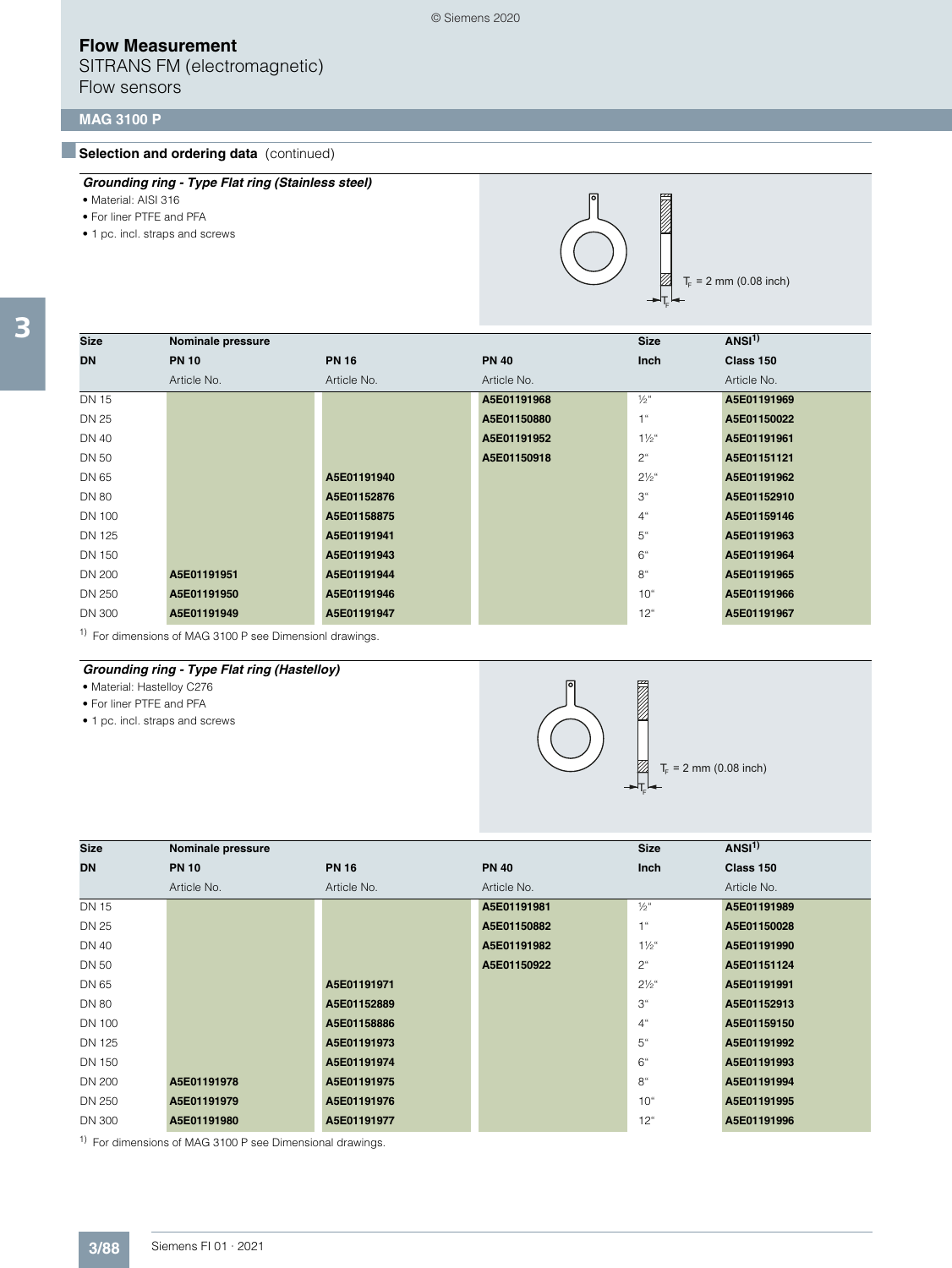SITRANS FM (electromagnetic) Flow sensors

**MAG 3100 P**

# ■**Dimensional drawings**

*MAG 3100 P sensor with compact or remote transmitter*



Dimensions in mm (inch)

**Metric** 

| <b>DN</b> | $A^{(1)}$ | A <sub>1</sub> | A <sub>2</sub> | B    | D <sub>1</sub> | $L^{2)}$      |                          |                          |                  | $T_E^{(3)}$ | $T_F^{3)}$     | Weight <sup>4)</sup> |
|-----------|-----------|----------------|----------------|------|----------------|---------------|--------------------------|--------------------------|------------------|-------------|----------------|----------------------|
|           |           |                |                |      |                | EN 1092-1-201 |                          |                          | <b>ANSI 16.5</b> |             |                |                      |
|           |           |                |                |      |                | <b>PN 10</b>  | <b>PN 16</b>             | <b>PN 40</b>             | Class 150        |             |                |                      |
| [mm]      | [mm]      | [mm]           | [mm]           | [mm] | [mm]           | [mm]          | [mm]                     | [mm]                     | [mm]             | [mm]        | [mm]           | [kg]                 |
| 15        | 187       | 341            | 338            | 59   | 104            |               | $\overline{\phantom{0}}$ | 200                      | 200              | 6           | 2              | 4                    |
| 25        | 187       | 341            | 338            | 59   | 104            |               | $\overline{\phantom{a}}$ | 200                      | 200              | 6           | $\overline{c}$ | 5                    |
| 40        | 197       | 351            | 348            | 82   | 124            |               | $\overline{\phantom{a}}$ | 200                      | 200              | 6           | $\overline{c}$ | 8                    |
| 50        | 205       | 359            | 356            | 72   | 139            |               | $\overline{\phantom{a}}$ | 200                      | 200              | 6           | $\overline{c}$ | $\overline{9}$       |
| 65        | 212       | 369            | 366            | 72   | 154            |               | $200/-$                  | $\overline{\phantom{a}}$ | 200              | 6           | $\overline{c}$ | 11                   |
| 80        | 222       | 376            | 373            | 72   | 174            |               | $200/-$                  | $\overline{\phantom{a}}$ | $272^{5}$        | 6           | $\overline{c}$ | 12                   |
| 100       | 242       | 396            | 393            | 85   | 214            |               | $250/-$                  | $\overline{\phantom{a}}$ | 250              | 6           | $\overline{c}$ | 16                   |
| 125       | 255       | 409            | 406            | 85   | 239            |               | $250/-$                  | $\overline{\phantom{a}}$ | 250              | 6           | $\overline{c}$ | 19                   |
| 150       | 276       | 430            | 427            | 85   | 282            |               | $300/-$                  | $\overline{\phantom{a}}$ | 300              | 6           | $\overline{c}$ | 27                   |
| 200       | 304       | 458            | 455            | 137  | 338            | 350           | $350/-$                  | $\overline{\phantom{a}}$ | 350              | 8           | 2              | 40                   |
| 250       | 332       | 486            | 483            | 157  | 393            | 450           | $450/-$                  | $\overline{\phantom{a}}$ | 450              | 8           | $\overline{c}$ | 60                   |
| 300       | 357       | 511            | 508            | 157  | 444            | 500           | $500/-$                  | $\overline{\phantom{a}}$ | 500              | 8           | $\overline{c}$ | 80                   |

 $1)$  14.5 mm shorter with stainless steel terminal box (Ex and high temperature version)

<sup>2)</sup> When grounding rings are used, the thickness of the grounding ring must be added to the built-in length.

<sup>3)</sup>  $T_E$  = Grounding ring Type E,  $T_F$  = Grounding ring Type Flat ring

4) Weights are approx. (for PN 16) without transmitter

5) Not according to ISO 20456

- not available

D = Outside diameter of flange, see flange tables